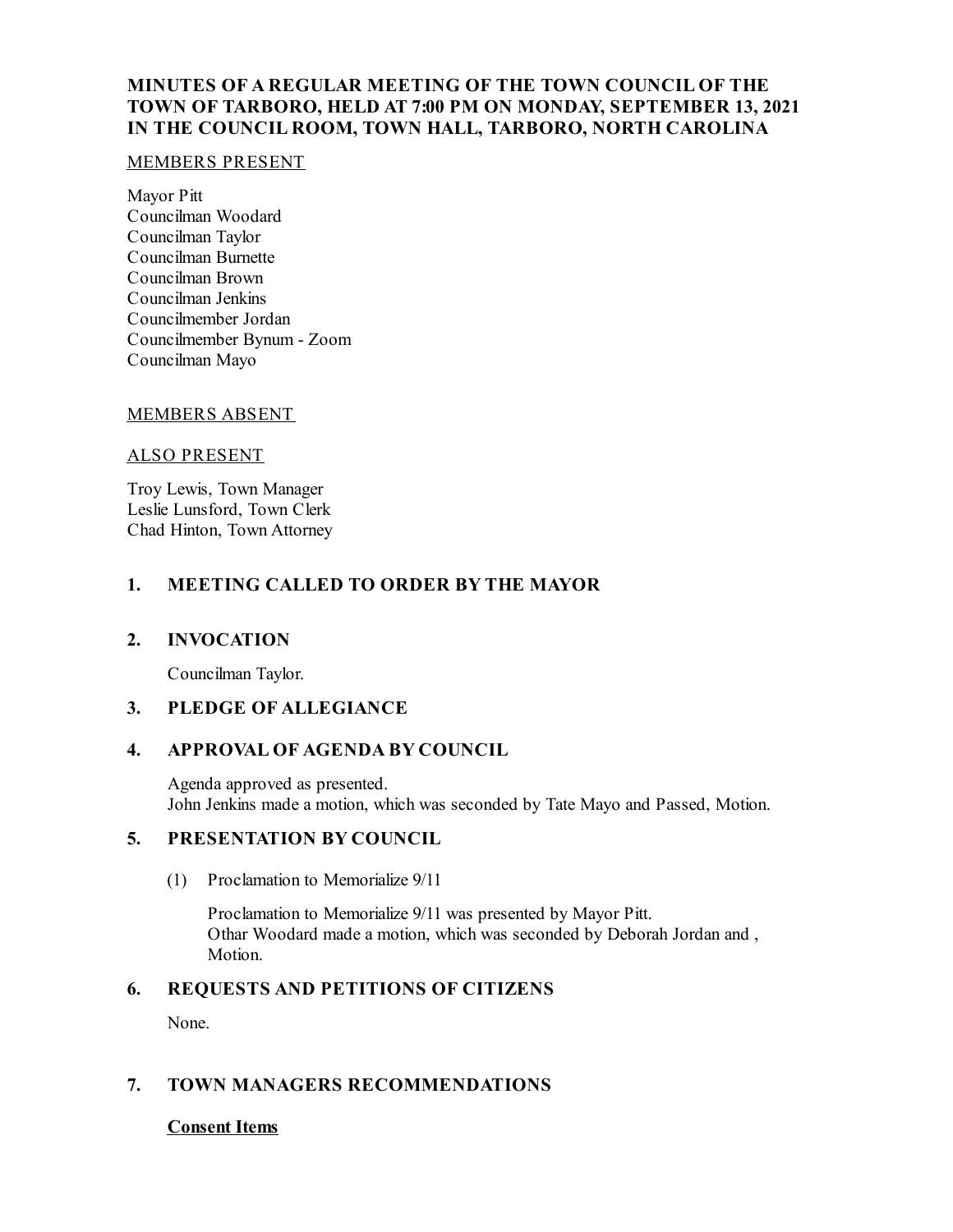Consent Items approved as presented.

John Jenkins made a motion, which was seconded by Tate Mayo and Passed, Motion.

- (1) Approve minutes of the August 9, 2021 regular meeting.
- (2) 2021 Tax Levy Adjustment
- (3) Tax Collector's Report

#### **Action Items**

#### **(4) InfinityLink Broadband Service**

Councilauthorized the Town Manager to proceed negotiating with InfinityLink Communications on constructing a fiber-optic communications system in Tarboro using Town poles and right-of-ways.

Othar Woodard made a motion, which was seconded by Tate Mayo and Passed, Motion.

# **(5) Ward Redistricting Update and Information**

Marshall Hurley PLLC presented Council with an update on the redistricting process and appropriate next steps to accomplish an accurate drawing of Ward boundaries before the filling deadline. Council requested that neighborhoods be preserved as much as possible and that Councilmembers stay in current Wards. No action taken at this time.

# **(6) Resolution for Consideration of Annexation**

Councilapproved the Resolution of Consideration for Annexation. Leo Taylor made a motion, which was seconded by Sabrina Bynum and Passed, Motion.

#### **(7) Field of Honor Request - Tarboro Rotary Club**

Councilapproved the Tarboro Rotary Club's request to install flags on the Town Common from November 4th-19th, 2021 and to allow staff to grant permission for each coming year depending on any conflicts with other events, for a Field of Honor display. John Jenkins made a motion, which was seconded by Tate Mayo and Passed, Motion.

# **(8) Special Event - Brewgrass Festival - Request for Co-Sponsorship**

Councilagreed to co-sponsor the Brewgrass Festival scheduled for November 7, 2021 from 12:00pm to 5:00pm by providing in-kind services and equipment. John Jenkins made a motion, which was seconded by Leo Taylor and Passed, Motion.

# **(9) Re-appropriations from FY20-21 to FY21-22**

Counciladopted the re-appropriations budget resolution. Deborah Jordan made a motion, which was seconded by Leo Taylor and Passed, Motion.

#### **(10) Appointment for September- Historic District Commission**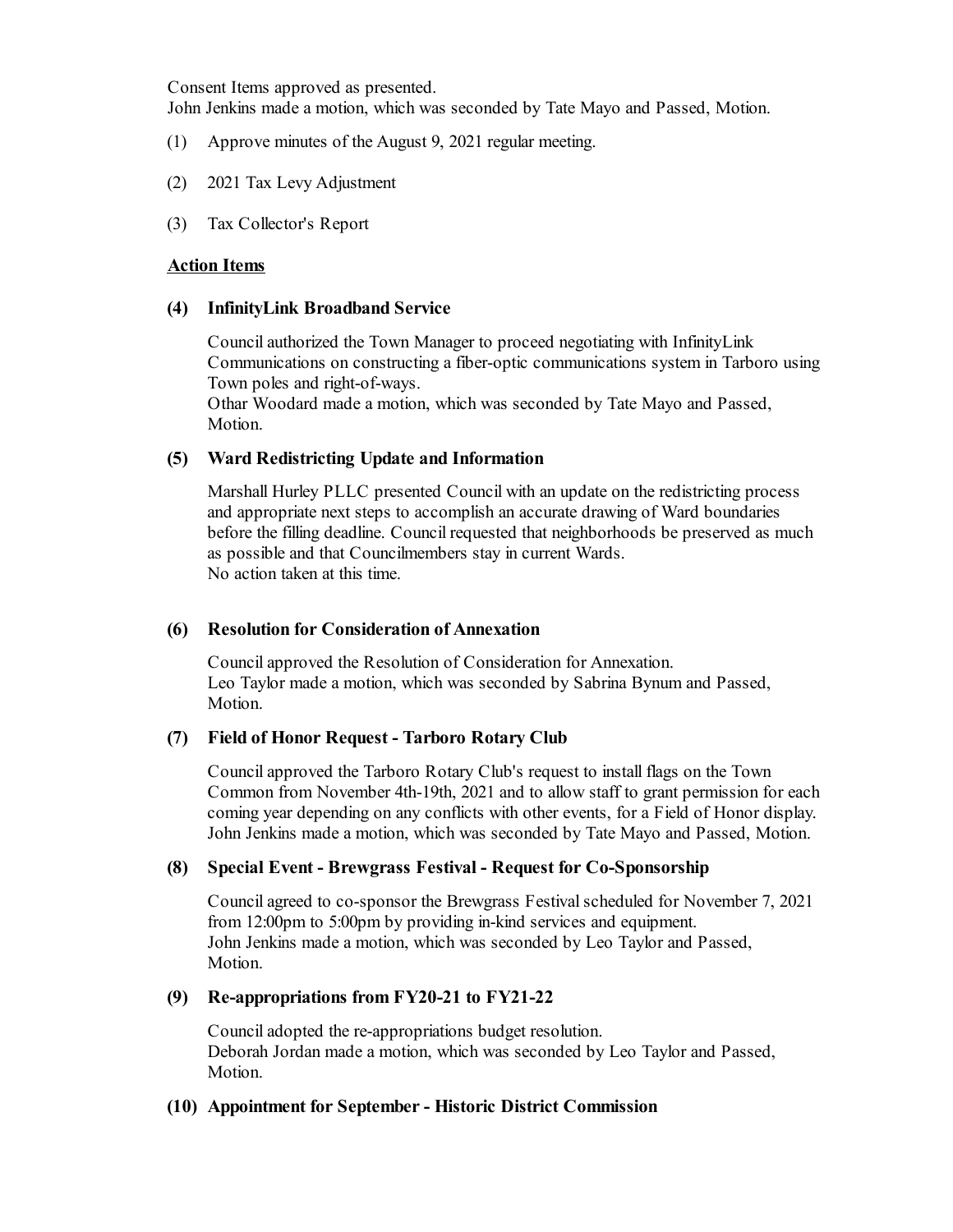Councilappointed Charles Taylor to fill the vacancy on the Historic District Commission. Leo Taylor made a motion, which was seconded by Deborah Jordan and Passed, Motion.

#### **(11) Appointment for September- Planning Board & Zoning Commission**

No action taken at this time. Councilmember Jordan is currently trying to fill the vacancy.

#### **(12) Appointment for September- Tarboro-Edgecombe Arts Commission**

Councilappointed Milton Farrar to filla vacant seat on the Tarboro-Edgecombe Arts Commission. Deborah Jordan made a motion, which was seconded by Othar Woodard and Passed, Motion.

#### **(13) Appointment for October- Edgecombe County Tourism Development Authority**

No action taken at this time.

#### **(14) Appointment for October- Parking Authority**

No action taken at this time.

# **(15) Appointment for October- Redevelopment Commission**

No action taken at this time.

#### **(16) Appointment for October- Tarboro Main Street Façade Committee**

No action taken at this time.

#### **8. OTHER REPORTS**

A. Town Manager

Troy Lewis invited Council to attend the flag raising ceremony on October 4, 2021 at 11:00am for former Mayor Moses Ray.

B. Town Attorney

None.

C. Council Members

Councilman Woodard - thanked staff for contacting InfinityLink for additional internet service. He also requested an update on the Austin Pines drainage project, within the current FY.

Councilman Taylor - requested a Pickle Ballcourt and asked about maintenance on power boxes.

Councilman Mayo - none.

Councilmember Jordan - addressed concerns about the old Adler's building on Main Street, staff will monitor and enforce soon.

Councilman Jenkins - none.